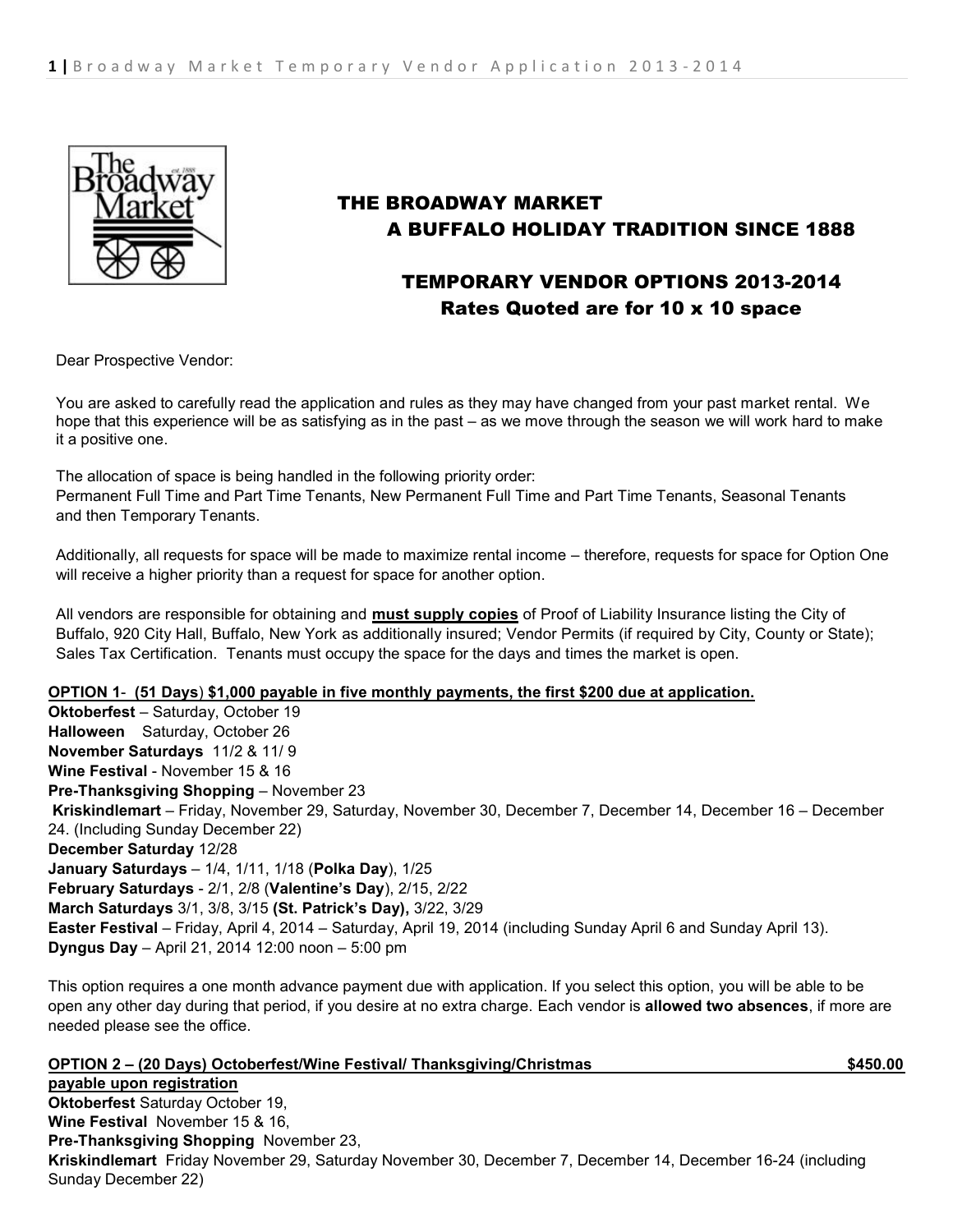You will be in the same location for the entire period<sup>\*</sup> and you will be able to leave goods at your location.

## **Option 3 – (17 Days) Easter plus Dyngus Day \$900.00 payable**

**upon registration**

April 4, 2014 – April 21, 2014 including Sunday, April 6 and Sunday, April 13, 2014 and Monday, April 21, 2014 (closed Easter Sunday)

You will be in the same location for the entire period\* and you will be able to leave goods at your location.

**Option 4 - (2 Days) Wine Festival <b>\$100.00 payable upon registration** 

Friday, November 15 and Saturday, November 16, 2012

**Your location may change if a new or existing permanent vendor requires the space.**

*If you were not a vendor during the most recent Easter Season, you must provide pictures of your products, a picture of your display or call the office to arrange for a review of your proposed products.*

# **ALL PAYMENTS ARE TO BE MADE BY CHECK OR MONEY ORDER PAYABLE TO "CITY OF BUFFALO"**

## **The Broadway Market will send ALL VENDOR CORRESPONDENCE VIA EMAIL WHEN POSSIBLE- please insure you have spelled your email address correctly.**

If you would like to use the US Post Office please include two self-addressed and stamped business size envelopes (#10 4x9)

### **SPACE ASSIGNMENTS**

We cannot assure that your space assignment will be the same as in past years. Certainly, we will make every attempt to place you at or near your former spot (if you let us know) but many of the floor spaces, dimensions and locations have changed. Broadway Market management reserves the right to assign space that best serves the needs of the entire market and the market customers. All decisions are final.

### **IMPORTANT INFORMATION**

- 1. All tenants' stands must be open and staffed at all times that the market is open (there is no opening late or closing early). All employees of Temporary Vendors and any temporary employees of permanent vendors MUST wear a Broadway Market identification badge at all times. (Up to three badges will be supplied with your application fee – additional badges are available from the Security Office for a minimal fee.
- 2. Rental Option One includes three Sundays December 16, 2012, March 17, 2013, March 24, 2013.
- 3. Tenants should keep all aisles free during business hours and maintain their space in an orderly fashion within the assigned boundaries.
- 4. Display requirements to enhance the customer experience:
	- a. Unless a variation is approved in advance, all tables & displays must use either a white, black, green or red table cloth/skirting.

b. All vendors should plan to bring their own tables, chairs and any other equipment. You must advise us of your needs with your application.

- c. Tenting, Tarps, Awnings, ARE NOT allowed.
- d. Nothing may be hung, displayed or positioned that will block customer views. A clear field of vision must be maintained from the 5' to 8' height.
- 5. All signage must be professional in look and appearance. Handwritten signs must be reviewed and approved prior to use.
- 6. Your space cannot be sublet.
- 7. You cannot bring materials or products that were not included (and approved) on your application. There will be daily checks of your application and goods for sale and you must have sufficient product available throughout your stay. Violations could result in your removal from the market. **Certain products offered for**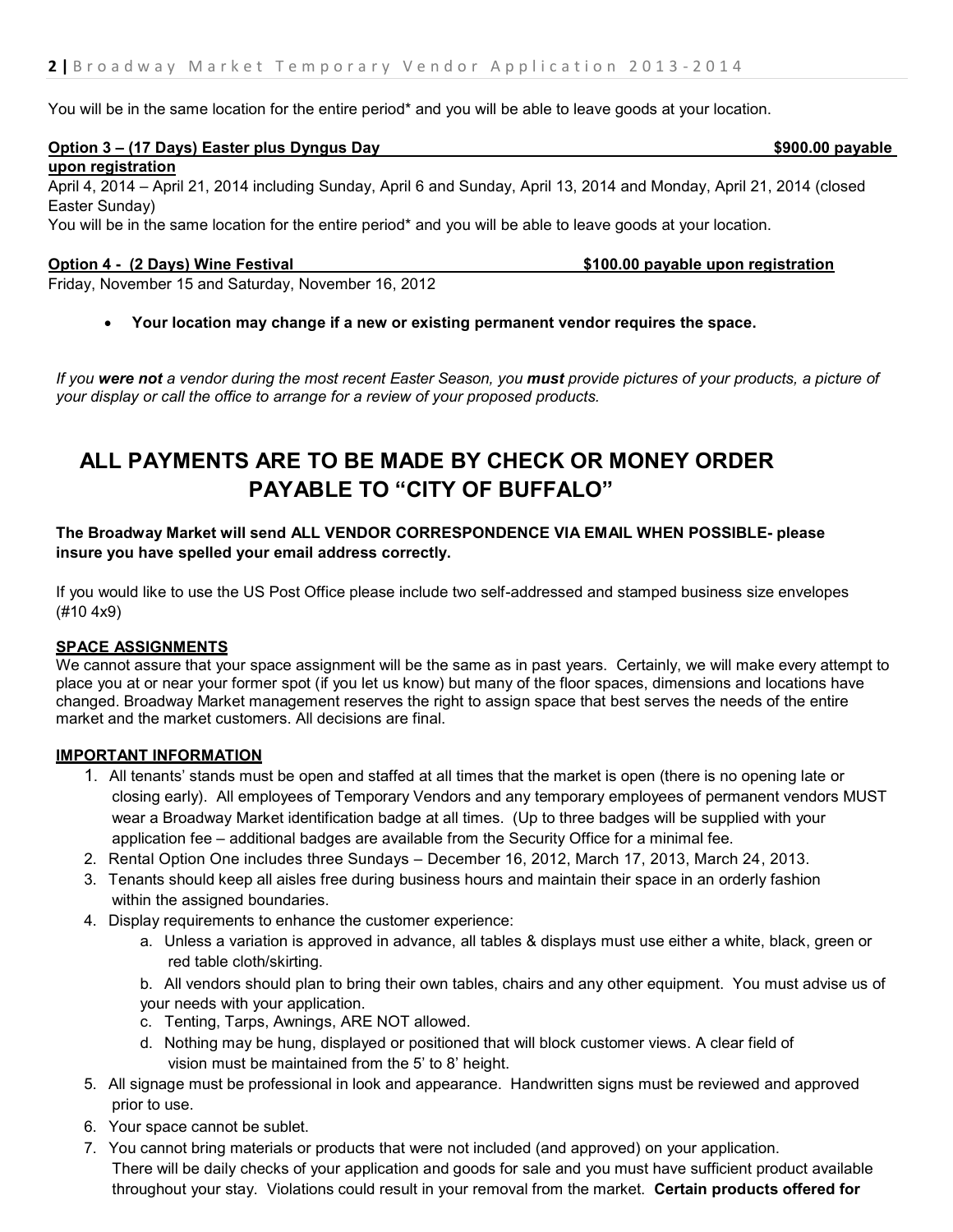### **sale by year-round vendors may be protected and not allowed for sale by temporary vendors**. See Pg. 3

- 8. Radios, TV's, electronic speakers, megaphones or horns are not permitted.
- 9. All persons under 18 years of age must be supervised by an adult at all times.
- 10. The Broadway Market and its management are not responsible for the loss of product or injuries. Vendors are responsible for their own security within their stands.
- 11. Loading docks are extremely busy please use them and promptly move your vehicle. Vendor space is available throughout the garage.
- 12. NOTHING can be hung or affixed to Market walls without permission.
- 13.No solicitations or raffles without advance approval.
- 14.A \$200 fine will be imposed for any violation of Market's rules

## **PROHIBITED PRODUCTS TO PROTECT PERMANENT TENANTS**

CHRUSCIKI BUTTER LAMBS

HORSERADISH HORSERADISH MUSTARD COCKTAIL SAUCE

CHARLIE CHAPLIN CHOCOLATE DIPPED STRAWBERRIES CANNOLIS

OLD FASHIONED CUPCAKES

**PERMANENT VENDORS MUST OBTAIN APPROVAL TO SELL BEYOND THEIR NORMAL DAY-DAY PRODUCTS**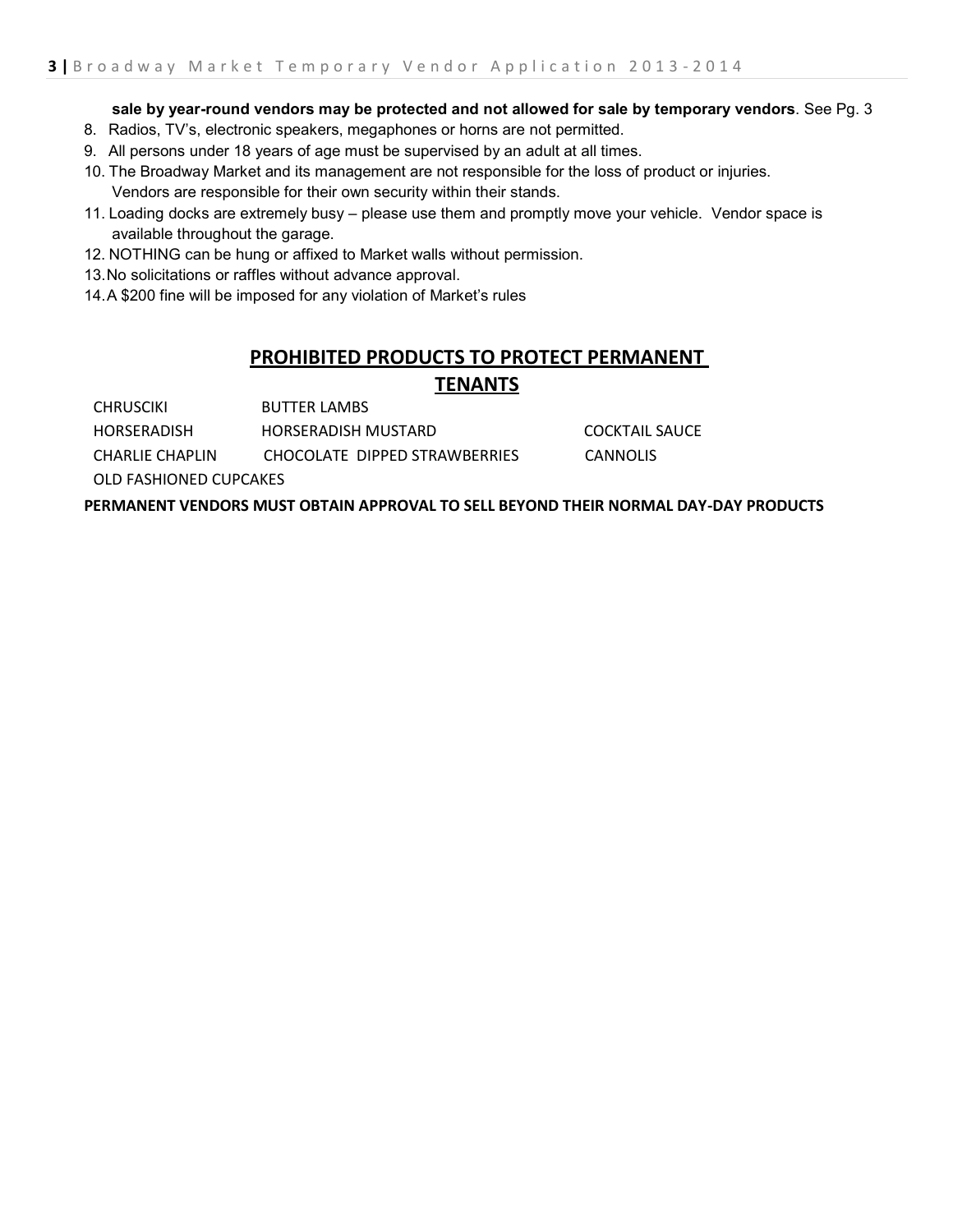

## **TEMPORARY VENDOR 2013/14 - APPLICATION FOR VENDOR SPACE**

MAILING ADDRESS: 999 BROADWAY, BUFFALO, NY 14212 EMAIL: [BUFFALOBROADWAYMARKET@GMAIL.COM](mailto:BUFFALOBROADWAYMARKET@GMAIL.COM) PHONE: 716-893-0705 FAX: 716-854-0172

| <b>BUSINESS NAME</b>  |                   |
|-----------------------|-------------------|
| <b>VENDOR NAME(S)</b> |                   |
| <b>STREET ADDRESS</b> |                   |
| CITY, STATE ZIPCODE   |                   |
| <b>BUSINESS PHONE</b> | <b>CELL PHONE</b> |
| <b>FAX NUMBER</b>     |                   |
|                       |                   |
| EMAIL1                | <b>EMAIL 2</b>    |

**VENDOR INFORMATION:** CHRISTMAS 2012 (yes) (no) EASTER 2013 (yes) (no) How Many Years Here

## **ALL PAYMENTS ARE NON-REFUNDABLE**

| DEPOSIT: \$50:                    |
|-----------------------------------|
| Check #                           |
| <b>DO YOU NEED ELECTRICITY</b>    |
| (additional charge): YES () NO () |
| DO YOU HAVE ANY OTHER             |
| NEEDS: (Please specify)           |

Payments: \_\_\_\_\_\_\_\_\_\_\_\_\_\_\_\_\_\_\_\_\_\_\_\_\_\_\_\_\_\_\_\_\_\_\_\_\_\_\_

## **RETURN THIS PAGE VIA E-MAIL or US POST OFFICE TO THE MARKET OFFICE**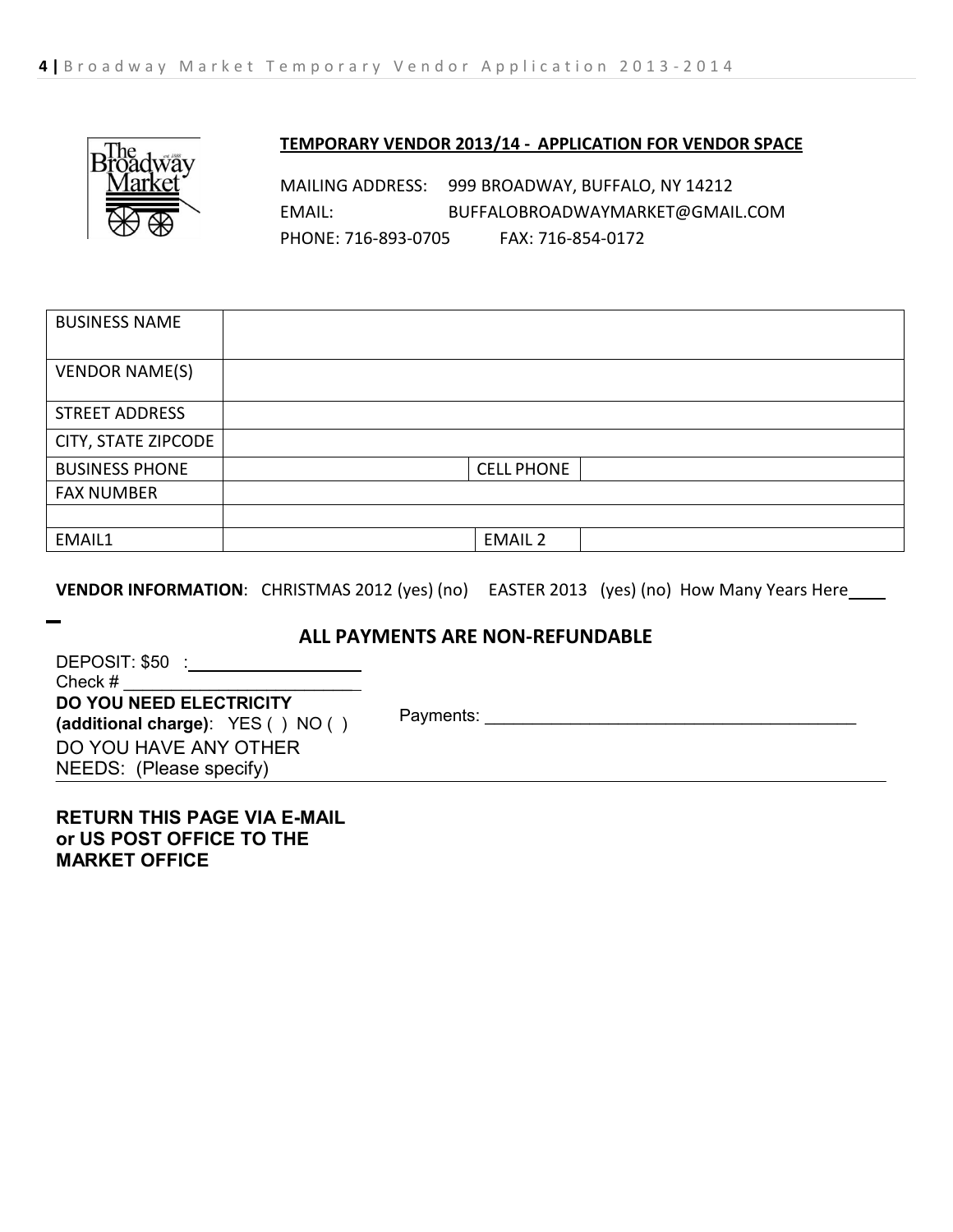## **BUSINESS NAME:**

## PLEASE RETURN THE ATTACHED CHECKLIST – CHECK YES/NO

| <b>YES</b> | <b>NO</b> |                                                                                                                                | <b>OFFICE</b><br><b>USE</b> |
|------------|-----------|--------------------------------------------------------------------------------------------------------------------------------|-----------------------------|
|            |           | Completed application                                                                                                          |                             |
|            |           |                                                                                                                                |                             |
|            |           | Fees & deposits included                                                                                                       |                             |
|            |           |                                                                                                                                |                             |
|            |           | List of products being sold                                                                                                    |                             |
|            |           |                                                                                                                                |                             |
|            |           | Pictures of products and display (if required)                                                                                 |                             |
|            |           |                                                                                                                                |                             |
|            |           | Current general liability insurance certificate                                                                                |                             |
|            |           | ADDITIONAL INSURED MUST READ: City of Buffalo, 920 City Hall, Buffalo, New York 14202                                          |                             |
|            |           |                                                                                                                                |                             |
|            |           | Copy - Health Inspection Certificate – if you are in the food business                                                         |                             |
|            |           | Copy - Sales Tax Id Certificate                                                                                                |                             |
|            |           | Copy - Business Certificate (filed with County or State)                                                                       |                             |
|            |           |                                                                                                                                |                             |
|            |           | Electricity - Normal                                                                                                           |                             |
|            |           | Electricity - Cooking, refrigeration (May require additional charge)                                                           |                             |
|            |           |                                                                                                                                |                             |
|            |           | I will require ____________ additional vendor badges (\$2.00 each)                                                             |                             |
|            |           |                                                                                                                                |                             |
|            |           |                                                                                                                                |                             |
|            |           | I request space #                                                                                                              |                             |
|            |           |                                                                                                                                |                             |
|            |           | <b>INITIAL BESIDES EACH ITEM and SIGN BELOW</b>                                                                                |                             |
|            |           | 1. I and all of my employees will wear vendor badges when in the market                                                        |                             |
|            |           | 2. I have read the application & rules and agree to abide by all management                                                    |                             |
|            |           | decisions.                                                                                                                     |                             |
|            |           | 3. I understand and agree that I have sole responsibility for storage, loss, theft and<br>damage to my stand and its contents. |                             |
|            |           | 4. I understand that the location of the stand is solely at the discretion of management                                       |                             |
|            |           | and may be moved. I understand my tenancy can be canceled for violation of any rules or<br>management request.                 |                             |
|            |           | 5. I understand that Market management reserves the right during the entire tenancy                                            |                             |
|            |           | to inspect products and to compel their removal for any reason.                                                                |                             |
|            |           | 6. I understand that failure to follow the rules could result in substantial fines, payable                                    |                             |
|            |           | before removing product from the Market.                                                                                       |                             |

# **Vendor Signature:\_\_\_\_\_\_\_\_\_\_\_\_\_\_\_\_\_\_\_\_\_\_\_ Date:\_\_\_\_\_\_\_\_\_\_\_\_\_\_\_\_\_\_\_\_**

**RETURN THIS PAGE VIA E-MAIL or US POST OFFICE TO THE MARKET OFFICE**